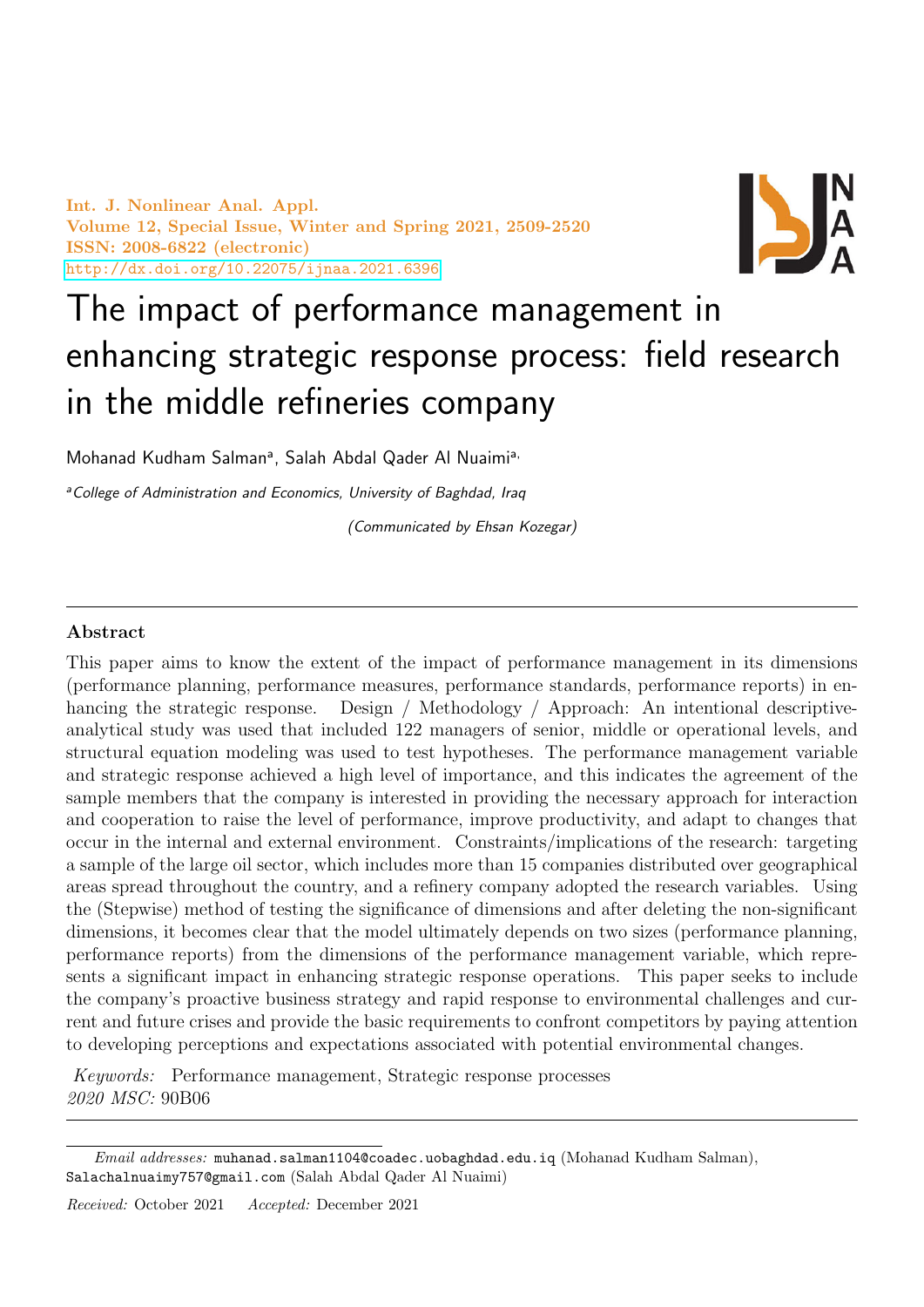### 1. Introduction

Evaluating the petroleum refining industry's economic performance is complicated because many refineries can use crude oil of different quality as an input, while others cannot. This is mainly due to the refinery's configuration and strategy and the products to be produced. The purchase of light or heavy crude may have a role in the refining process and the loss of oil products. Another element that ensures the economical and effective operation of the refinery is the refinery's configuration, in terms of the primary inputs of crude oil, which are produced in many ways, of products, each of which in each market region interacts with a different combination of supply and demand and transportation pressures. To remain viable, refineries must balance several competing factors in selecting crude oil, capital investment, and the range of products to manufacture. These critical decisions are further complicated by the need to act in a sustainable and environmentally responsible manner to adapt through achieving strategic response. Petroleum is the second largest consumer on the planet - second only to water. As a country like Iraq, we depend on petroleum more than any other resource. The main products of refining are (gasoline, white oil, light distillates), middle distillates (diesel fuel, jet fuel, home heating oils, fuel oil), and other products (fuel gas, lubricants, waxes, solvents, refinery fuels).

#### 2. Literature review

#### First. performance management

#### 1. The concept of performance management:

According to Cambridge Dictionary: 1998, performance also refers to how well activity or job is performed. Whereas performance management: includes activities to ensure that objectives are carried out consistently, effectively, and efficiently. According to the Oxford Dilys: 2005:42, performance is defined as: "the completion, execution, action of anything that is commanded or done." Produces high performance and effective use of required knowledge, skills, and competencies.

Performance management is defined as "the process of linking an organization's overall business goals to management goals, team goals, and individual goals" [\[5\]](#page-11-0). "Performance" is an exciting concept. "Performance" is not an objective reality somewhere that is expected to be measured and evaluated. "Performance" is a socially constructed reality. "Performance" exists in people's minds if it exists anywhere at all. We have to define the meaning of "performance" before measuring performance. "Performance" may include inputs, outputs, intermediate results, results, net effects; Unintended results Performance may be related to economy, efficiency, effectiveness, costs, or equity [\[16\]](#page-11-1), according to ([\[17\]](#page-11-2), 684). Performance is defined as translating strategic plans into results and helping managers respond quickly and effectively to unintended changes. He added that it could be viewed as knowing how the organization works.

Performance management supports senior management to achieve strategic business objectives. Performance management is a complex approach that has received much attention in the operations management literature. Since the end of the 1950s, performance management has been designed and implemented in the commercial, public, military, and, more recently, the humanitarian sector to improve productivity, accountability, and service delivery. Performance management is defined as the use of performance management information to influence positive change in organizational culture, systems, and processes, setting performance goals, allocating resources, setting policies and objectives, and sharing performance results in pursuit of goals. Organizations that implement performance management outperform those that do not measure and manage performance [\[1\]](#page-11-3). According to  $(2)$ , p:9), performance management is a systematic process for improving organizational performance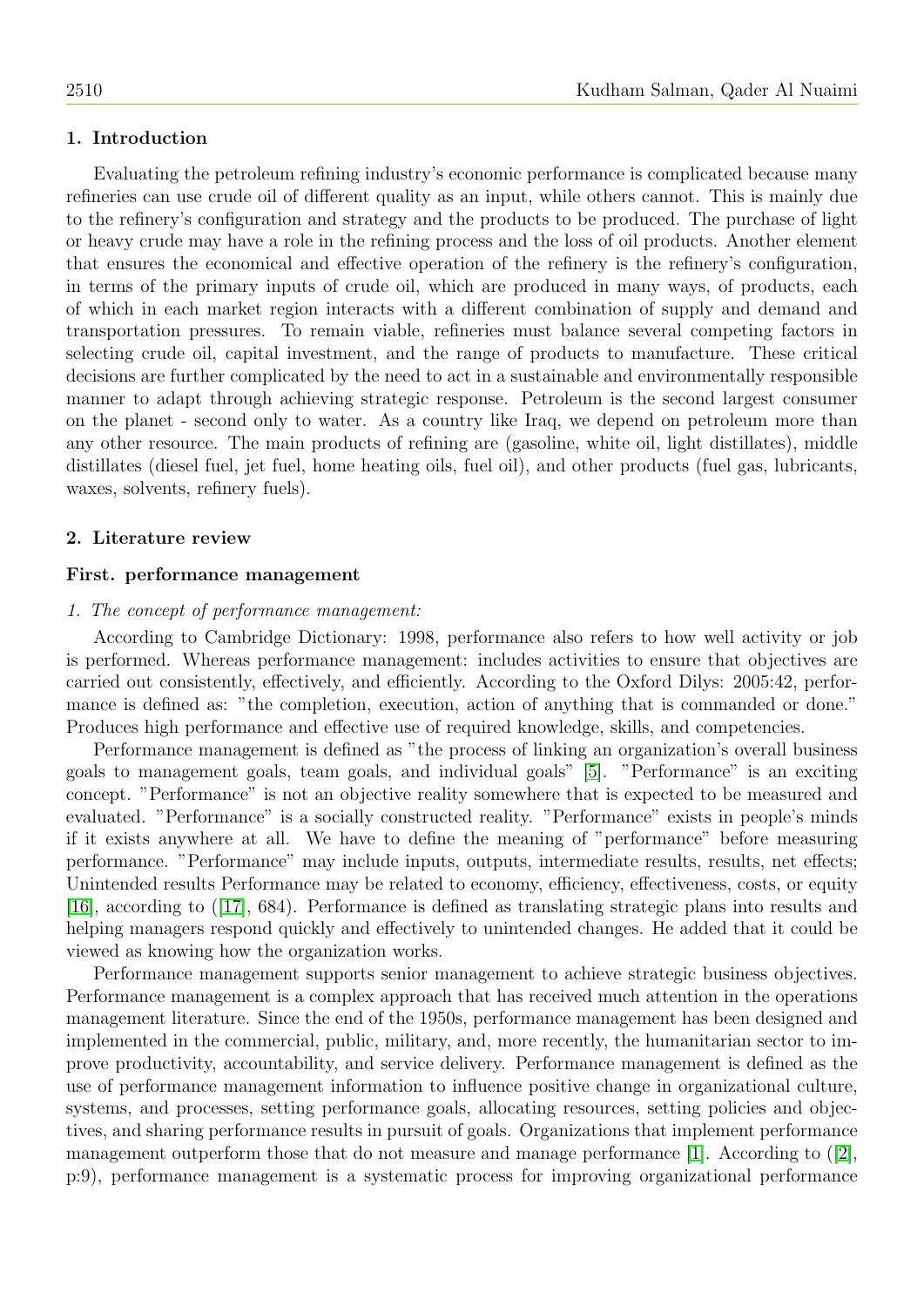by developing the performance of individuals and teams. It is a means to obtain better results by understanding and managing performance within an agreed framework of objectives, standards, and planned competency requirements. Similar to Armstrong ([\[12\]](#page-11-5), 190) adopts performance appraisal as one component of a much broader performance management system. Contemporary performance evaluations are typically annual evaluations of employee performance. Performance management has been defined as "the systems and situations that assist organizations in planning, authorizing, and evaluating the operation of their services."

2. The main functions of performance management:

There are six main functions of a performance management system as defined by ([\[9\]](#page-11-6), p:28):

- A. Strategic function: The primary purpose of performance management systems is to be strategic. Performance management systems aim to achieve the organization's strategic goals; This can be achieved by linking the organization's goals to individual goals.
- B. The managerial function: Many scholars have recognized that PM systems serve an organizational purpose. From an administrative standpoint, performance management provides critical information to help managers make crucial decisions such as salary increases, promotions, ratings, and bonuses.
- C. Informational functions: Management systems serve as an essential communication mechanism that may inform employees of their strengths and provide them with information about specific areas for improvement, however concerning strategic purpose, they also provide information about job expectations and individual contribution to the organization

#### Second: Strategic response process

# 1. The concept of strategic response

The results revealed that adopting strategic responses enabled oil companies to respond effectively to environmental dynamics. Moreover, it was revealed that oil companies that used strategic responses could maximize their core competencies and thus provided value-added goods and services at a lower price than their competitors ([\[11\]](#page-11-7):660) confirms (Santanam and Hartono).

Strategic responses are changes that affect the organization's strategic behavior. Terms such as cost-cutting, consolidation, and cost-cutting have become routine for survival. While (Ansoff, McDonnell) indicated that strategic responses include changes in the company's strategic behaviors to ensure success in transforming the future Environment ([\[7\]](#page-11-8), 1). These responses may take many forms depending on the capacity of the organization and the nature of the Environment in which it operates. Well-defined and consistent strategic responses are a formidable weapon for an organization in gaining and maintaining a competitive edge.

Strategic responses have been adopted and implemented by companies as a way to address challenges in the Environment. These responses have produced the desired results in some companies, while the answers have failed. One of the methods that companies use to cope with the dynamism in the Environment is to take advantage of their core competencies and develop effective capabilities that their customers can appreciate. Improving value for customers is one of the main goals that make companies adopt strategic responses to design their products and services to meet the needs of consumers. [\[11\]](#page-11-7) (RBV) Integrates Product Differentiation and Competitiveness The management of the company's strategic decisions and the alignment of these strategies with the company's vision and mission is critical in enhancing the effectiveness of product differentiation the company uses,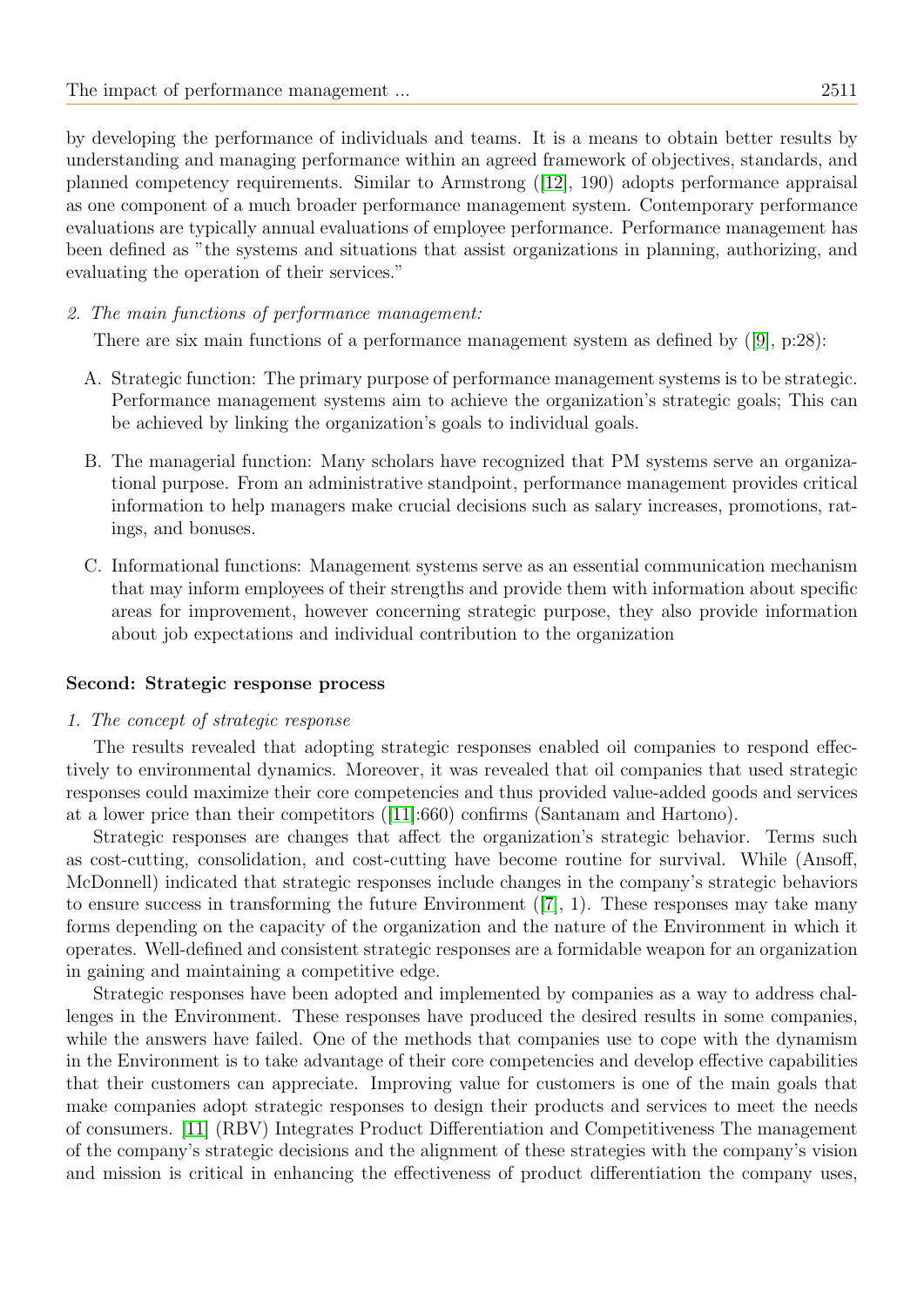attracting many consumers with Retain existing consumers. Product differentiation is a resource for the enterprise; the effective use of product differentiation increases the range of customers, which leads to customer value and satisfaction. This attracts more customers, which leads to increased sales and company performance ([\[13\]](#page-11-9), 1995), ([\[6\]](#page-11-10), 39) see responsiveness as a set of values related to fast, flexible and reliable performance.

While ([\[4\]](#page-11-11), p:11) it is a common mistake in diversification is to assume that the utilization of public resources such as (lean manufacturing) will be one of the main factors, while the source of competitive advantage regardless of (specific competition) the Companies that take advantage of (their appropriate resources) to build a range of capabilities and use them to achieve their goals are better.

#### 2. Types of response

When sensing the environmental change, two types of responses can be developed, including:

The first: interactive response: such as (modifying product features changing resource allocation), while it includes response classification.

Second: Proactive response, such as (launching a new product, targeting a new customer segment, evaluating and expanding the organization's repertoire of skills, etc.) leads to the development of a reactive response while anticipating an appropriate response to the explored change leads to the development of a proactive response. Besides, the anticipation of change reduces losses and gives the organization the ability to continuously and rapidly adapt its business operations. ([\[14\]](#page-11-12),65).Thus, dynamic coordination is needed for effective perception in a turbulent environment to speed up response execution. While facing change, companies must compromise between advanced response speed and quality, which requires making informed decisions based on reliable, understandable, and timely information related to the Environment tailored to user needs. as the interactive strategy that leads to reactions to adapt to developments and distinct conditions of work. This effectiveness determines the ability to achieve the strategic objectives of operations. Depends on the ratio of the achieved results to the desired target criterion. The quality of the results obtained by carrying out the considered operations must be improved to improve this effectiveness.

#### 3. Strategic response operations

During response operations, supplies are needed without waiting, regardless of the identified request. Collections are made according to forecasts, albeit imperfect, using the payment flow from suppliers. Once recoveries are reached, actual needs must dictate the required volume of supplies, and supply chains must shift into a drag flow ([\[8\]](#page-11-13), 474). Most previous studies have demonstrated that strategic responses that increase strategic agility and strategic insight are greatly enhanced. The superior performance of the company in various industries through the dimensions of the strategic response operations consisting of:

 Directing the internal response represented by (the liquidity of resources) (the maturity of work procedures): Internal Response Orientation (IRO) is a sub-structure of Strategic Response (SR). A strategic response is the ability of an organization, working in collaboration with its customers and business partners, to quickly and smoothly reconfigure its resources and operations to react or be proactive in line with changes and developments in the business environment is a tactical solution to prevailing and anticipated strategic opportunities and challenges  $([10], 2)$  $([10], 2)$  $([10], 2)$ .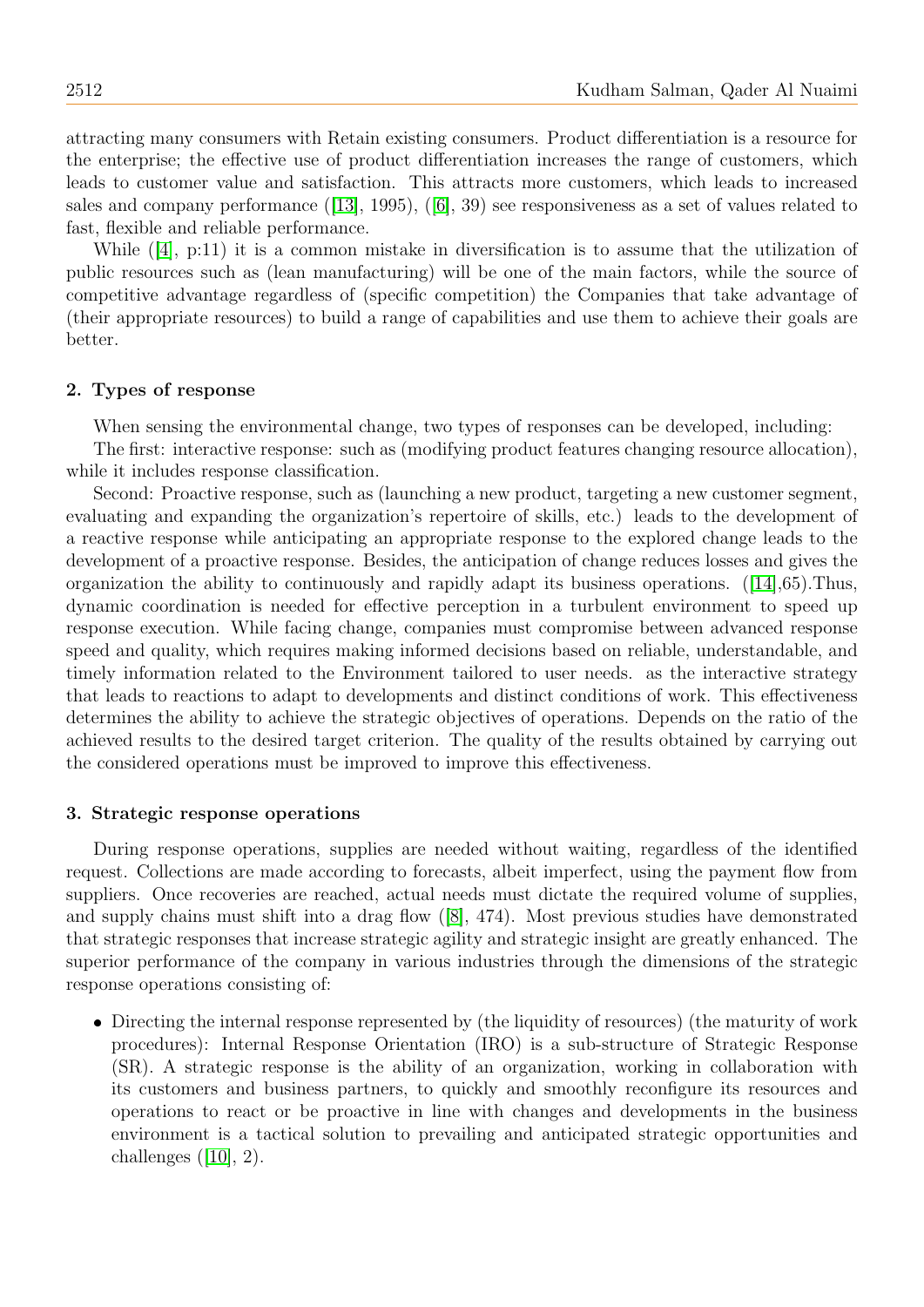• Directing the external response represented by (business response to the Environment) (proactive business to the Environment) External Response Orientation (ERO) has been defined as the ability to predict market events and developments in front of competitors. It means being open to as much information, intelligence, and innovation as possible by creating and maintaining relationships with various people and organizations. Hence companies need to be market-oriented to realize the need for change. He viewed External Response Orientation (ERO) as the organization's ability to re-act or take action with the business environment  $([3], 10).$  $([3], 10).$  $([3], 10).$ 

# 3. Research methodology

The researchers adopted the descriptive analytical approach to analyze the data collected from the Middle Refineries Company, where the review of the literature of performance management and strategic response led to the formation of the hypothesis of the research as in Figure [1](#page-4-0) and the formulation of the leading ideas, which are as follows:

- 1. The first primary hypothesis (H1): There is no significant correlation between performance management and strategic response operations.
- 2. The second primary hypothesis (H2): There is no significant effect of performance management in strategic response operations.



<span id="page-4-0"></span>Figure 1: Conceptual model of research

# 4. Scale stability

Table [1](#page-5-0) shows that the values of Cronbach's alpha coefficient, which ranged between (0.793-0.957) for the variables and dimensions, were found to be greater than (0.70), and this indicates that the variables and dimensions have an appropriate internal consistency, as they have a high evaluation. These results suggest that a high level of stability characterizes the scale The research, and this is evidence of the extent of its internal consistency and the strength of its paragraphs, and proof of the importance to which the scale can be repeated and give the same results, so other statistical tests can be performed based on these results, which is considered to have acceptable internal consistency (Hair et al. 2019:775 The difficulty of the stability of the measuring instrument (resolution) can be clarified as shown in Table [1.](#page-5-0)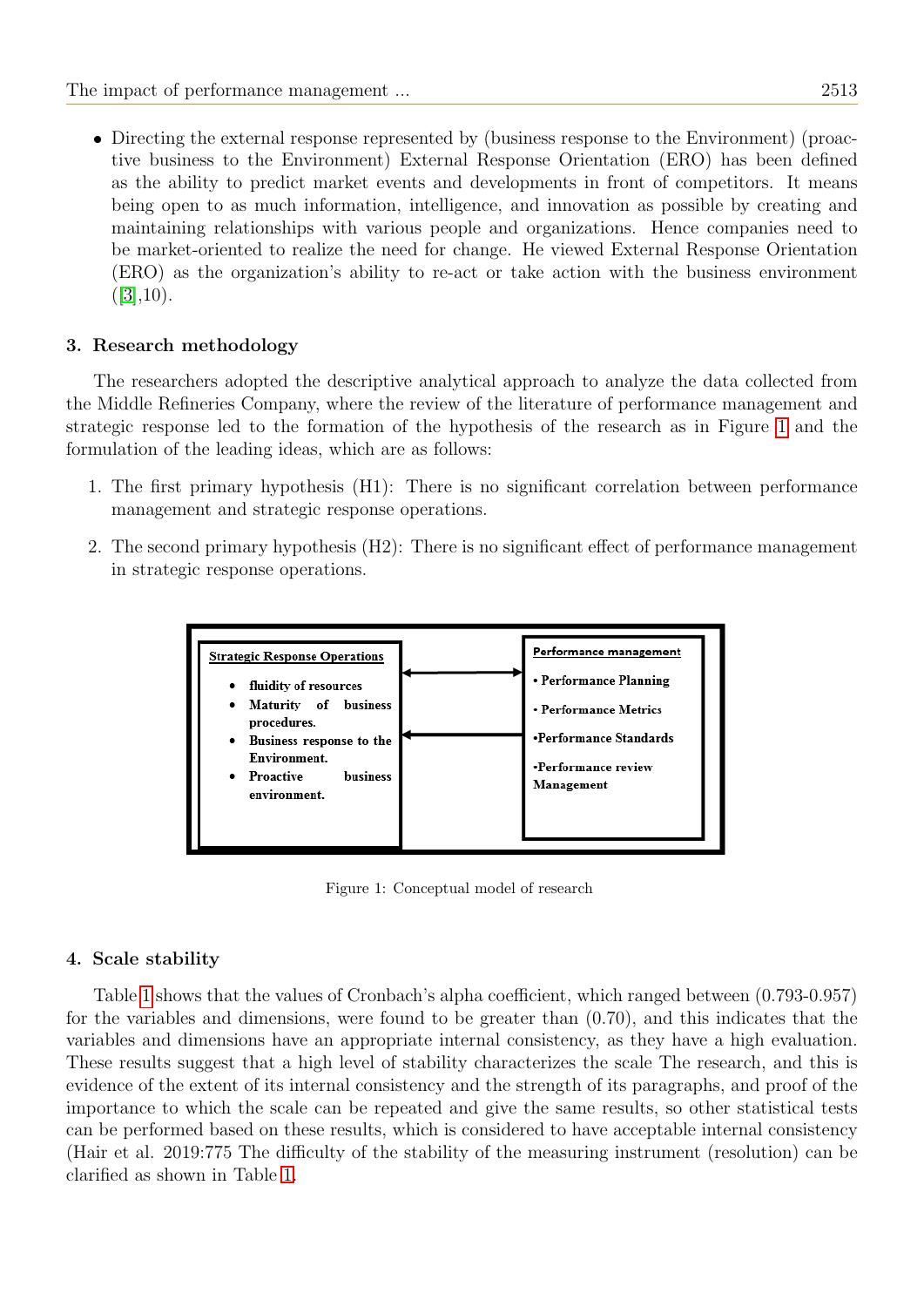<span id="page-5-0"></span>

| Table (1) Results of Cronbach's alpha coefficient |                                              |  |  |  |  |  |  |
|---------------------------------------------------|----------------------------------------------|--|--|--|--|--|--|
| Cronbach's alpha<br>coefficient                   | the scale                                    |  |  |  |  |  |  |
| 0.872                                             | performance planning                         |  |  |  |  |  |  |
| 0.825                                             | Performance Standards<br>performance metrics |  |  |  |  |  |  |
| 0.880                                             |                                              |  |  |  |  |  |  |
| 0.869                                             | performance reports                          |  |  |  |  |  |  |
| 0.949                                             | Performance Management                       |  |  |  |  |  |  |
| 0.840                                             | resource fluidity                            |  |  |  |  |  |  |
| 0.911                                             | <b>Business process maturity</b>             |  |  |  |  |  |  |
| 0.793                                             | <b>Business response to the Environment</b>  |  |  |  |  |  |  |
| 0.860                                             | Proactive business for the Environment       |  |  |  |  |  |  |
| 0.928                                             | strategic response                           |  |  |  |  |  |  |

Table 1: Results of Cronbach's alpha coefficien

Source: SPSS V.25 output

The (performance management) scale: It is the independent variable, as it consists of (30) items distributed into four dimensions, namely (performance planning, performance measures, performance standards, performance reports) based on [\[9,](#page-11-6) [15\]](#page-11-16).

The (strategic response) scale: It is the response variable, and it included (20) items, distributed on (4) dimensions, namely (resource liquidity, work procedures maturity, business response to the Environment, business proactiveness to the Environment). I was relying on [\[10\]](#page-11-14).

#### 5. The research sample

The intentional sample was used, as the entire community reached (130) directors of general managers, assistant directors, directors of bodies and departments, who represent the administrative leaders in the Central Refineries Company. Valid, and thus the research sample is (122) managers, representing a percentage of (90%) of the total community.

#### 6. Discuss the results

To test the hypothesis (H1):: To test the first central hypothesis between the dimensions of the variable (performance management) and the dimensions of the variable (strategic response), as shown in Table [2](#page-6-0) and Figure [2](#page-7-0) to test the central research hypothesis (first), which states that (there is no A statistically significant correlation between performance management and strategic response) The correlation coefficient between performance management and strategic response was (0.724\*\*) (at the significance level  $(0.000)$ , which is less than the significance level  $(0.05)$ , as the calculated  $(Z)$  value reached  $(9.992)$  which is greater than the tabular  $(Z)$  value of  $(1.96)$  and this result indicates the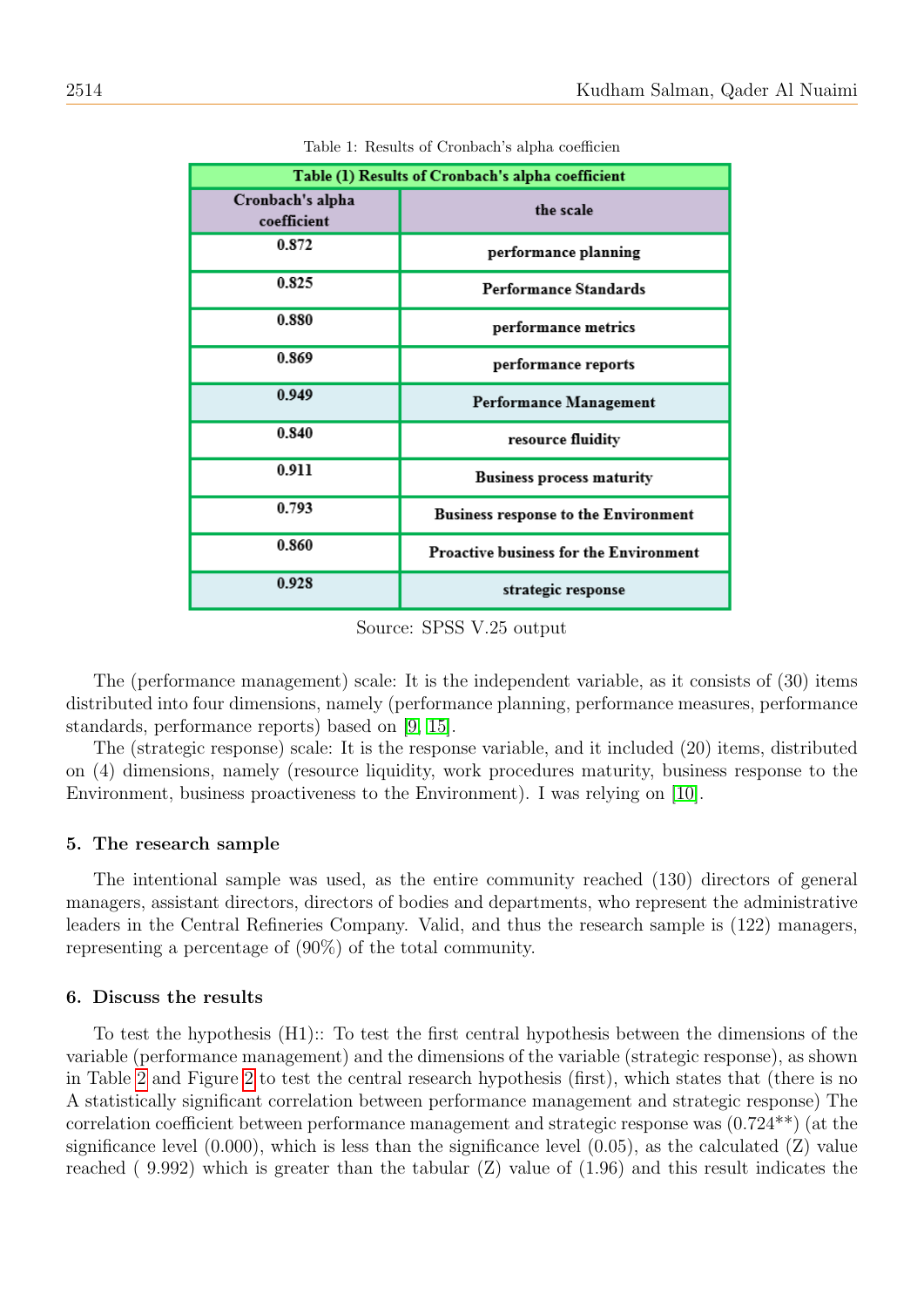significance of the correlation value, as it came at an intense level, and this indicates the rejection of the null hypothesis and acceptance of the alternative theory, which states that (there is a statistically significant correlation between performance management and Strategic response), which indicates the existence of a correlation between performance management and strategic response, that is, whenever the surveyed companies seek to pay attention to the application of performance management in terms of performance planning and setting performance standards in a clear, specific and understandable manner for all, with the presence of follow-up through performance reports whenever this helps to achieved The strategic response. As things are clear to clear mechanisms and criteria, this allows the researched company to have high flexibility and execute a strategic response.

| dependent<br>variable                                                |                                                     | Dimensions of a strategic response                | Correlation<br>value and               | <b>Dimensions</b><br>of<br>the performance |                       |                                 |  |  |
|----------------------------------------------------------------------|-----------------------------------------------------|---------------------------------------------------|----------------------------------------|--------------------------------------------|-----------------------|---------------------------------|--|--|
|                                                                      | Proactive<br><b>business</b><br>for the Environment | <b>Business</b><br>response to the<br>Environment | <b>Business</b><br>process<br>maturity | resource<br>fluidity                       | significance<br>level | management<br>variable          |  |  |
| strategic response                                                   | 0.623                                               | $0.532$ <sup>**</sup>                             | 0.515''                                | $0.551$ <sup>**</sup>                      | $\mathbb{R}$          | performance<br>planning         |  |  |
|                                                                      | 0.000                                               | 0.000                                             | 0.000                                  | 0.000                                      | <b>Sig</b>            |                                 |  |  |
|                                                                      | 7.962                                               | 6.468                                             | 6.213                                  | 6.761                                      | `Z                    |                                 |  |  |
|                                                                      | 0.528                                               | $0.480**$                                         | 4.96"                                  | $0.517$ <sup>**</sup>                      | R                     | Performance<br><b>Standards</b> |  |  |
|                                                                      | 0.000                                               | 0.000                                             | 0.000                                  | 0.000                                      | Sig                   |                                 |  |  |
|                                                                      | 6.407                                               | 5.705                                             | 5.934                                  | 6.242                                      | `Z                    |                                 |  |  |
|                                                                      | 0.585'''                                            | 0.535'''                                          | 0.587'''                               | $0.534$ **                                 | $\mathbb{R}$          | performance<br>metrics          |  |  |
|                                                                      | 0.000                                               | 0.000                                             | 0.000                                  | 0.000                                      | Sig                   |                                 |  |  |
|                                                                      | 7.309                                               | 6.514                                             | 7.342                                  | 6.499                                      | $\mathbf{z}$          |                                 |  |  |
|                                                                      | 0.606"                                              | $0.597$ <sup>**</sup>                             | $0.642$ **                             | $0.644$ **                                 | R                     | performance<br>reports          |  |  |
|                                                                      | 0.000                                               | 0.000                                             | 0.000                                  | 0.000                                      | Sig                   |                                 |  |  |
|                                                                      | 7.664                                               | 7.510                                             | 8.308                                  | 8.345                                      | `Z                    |                                 |  |  |
| $0.724$ **                                                           | $0.672$ <sup>**</sup>                               | 0.617                                             | 0.646"                                 | 0.648"                                     | $\mathbb{R}$          | Performance<br>Management       |  |  |
| 0.000                                                                | 0.000                                               | 0.000                                             | 0.000                                  | 0.000                                      | Sig                   |                                 |  |  |
| 9.992                                                                | 8.884                                               | 7.856                                             | 8.382                                  | 8.420                                      | `Z                    |                                 |  |  |
| $1.93$ =tabular = t<br>) Correlation at its significance level ** ** |                                                     |                                                   |                                        |                                            |                       |                                 |  |  |

<span id="page-6-0"></span>Table 2: Correlation values between the dimensions of performance management and the dimensions of strategic response

Source: SPSS V.25 output

It is also noted that the value of the correlation between the performance planning dimension and the dimensions of the strategic response was (resource liquidity  $0.551**$ , business process maturity  $(0.515^{**})$ , business response to the Environment  $(0.532^{**})$ , business proactiveness to the Environment (0.623\*\*) and all of them refer to The existence of positive and direct moral correlations at a level ranging between solid and medium.

It is also noted that the value of the correlation between the performance criteria dimension and the strategic response dimensions was (resource liquidity (0.517\*\*) and business process maturity  $(.496^{**})$  and business response to the Environment  $(0.480^{**})$  and business proactiveness to the Environment (0.528\*\*), while The value of the correlation between the dimension of performance measures and the dimensions of the strategic response was each of resource liquidity (0.534\*\*), business process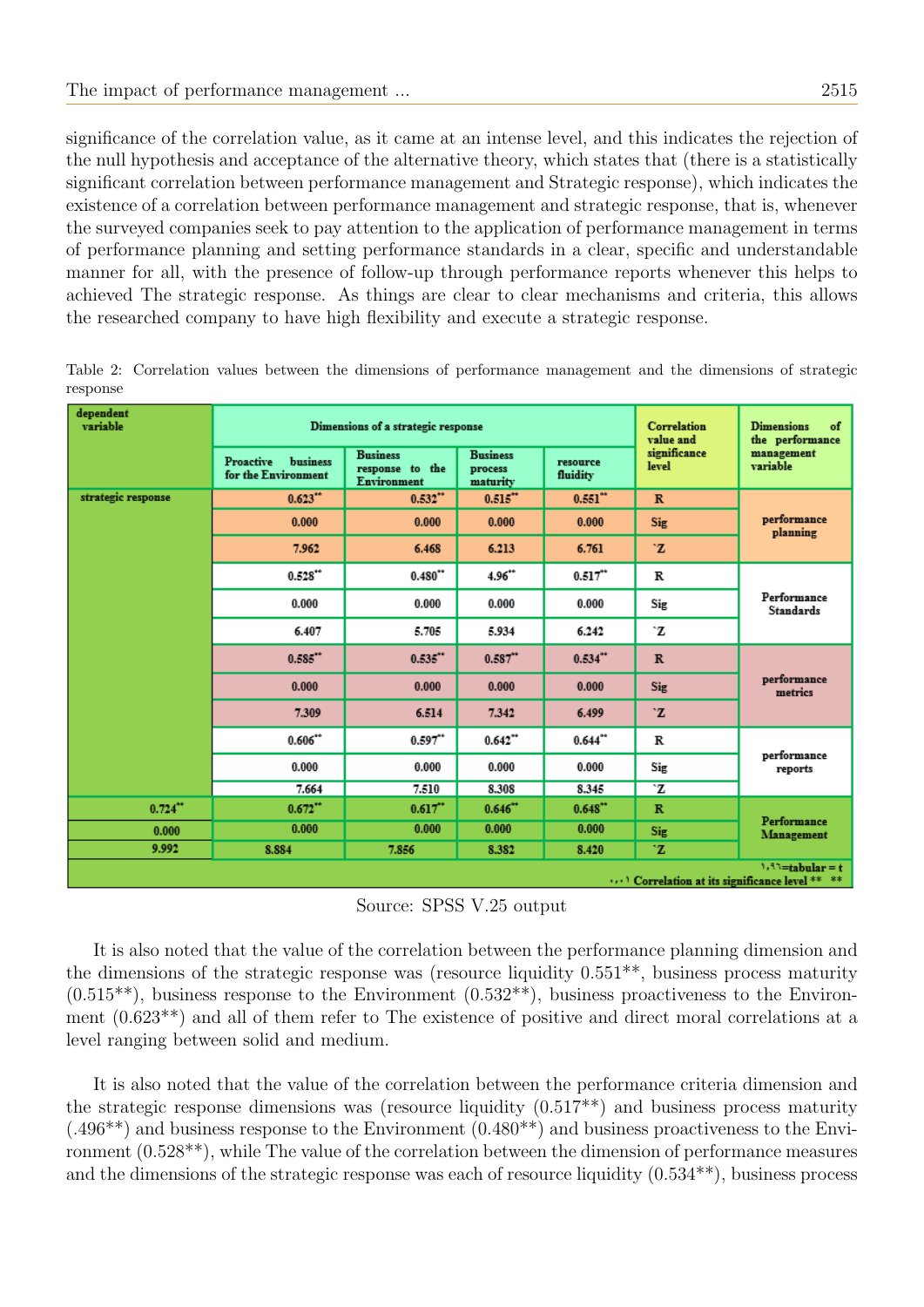

<span id="page-7-0"></span>Figure 2: Correlation values between the Citation: Amos V.25. Output

maturity  $(0.587^{**})$  and business response to the Environment  $(0.535^{**})$  and business proactiveness to the Environment (0.528\*\*), all of which indicate that there are correlations It is also noted that the value of the correlation between the dimension of performance reports and the dimensions of the strategic response was (resource liquidity  $(0.644**)$ , business process maturity  $(0.642**)$ ) and business response to the Environment (0.597\*\*) and business proactiveness to the Environment. (0.606\*\*) In total, the value of the correlation between the performance management variable and after resource liquidity was (0.648\*\*), and the value of the correlation between performance management and the maturity of the business process was (0.646\*\*), and the value of the correlation between performance management and business response to the Environment was  $(0.617^*)$  <sup>\*</sup>) The value of the correlation between performance management and business proactivity for Environment (0.672\*\*).

To test the hypothesis (H2): The primary hypothesis test stipulated that (there is no statistically significant effect of the dimensions of performance management in the strategic response), as the effect of the dimensions of performance management (X) on the strategic response (Y) was determined.

The analysis will be carried out as in the simple linear regression model, as follows:

The calculated (F) value between performance management in the strategic response achieved (132.353). And it is greater than the tabular value (F), which amounted to (3.94) at the level of significance (0.05). Accordingly, we accept the hypothesis that (there is a statistically significant effect between performance management in the strategic response), that is, there is a substantial effect between performance management in achieving The strategic response, meaning that the Central Oil Company, whenever it contributes to the attention and activation of performance levels in terms of performance planning, setting standards, defining performance measures, as well as documenting through performance measures, this will have an effective and influential role in giving the company high flexibility in work as well as in achieving strategic response. Through the value of the corrected coefficient of determination  $(R^2)$ , which reached  $(0.521)$ , it is clear that performance management explains (52%) of the variables that occur in the strategic response, while the remaining (48%) is due to other variables that are not included in the research model The value of (t) calculated for the marginal slope coefficient was recorded as  $(11.504)$ . It is greater than the tabular value (t), which reached (1.984) at the level of significance (0.05), and this indicates the importance of the marginal slope coefficient of the performance management variable. It is clear from the value of the marginal slope coefficient  $(\beta)$  of  $(0.785)$  that increasing the performance management by one unit will lead to an increase in the strategic response by (78%), the value of the constant  $(\alpha)$  was recorded in the equation (0.917), meaning when the performance management is equal to zero, the strategic response will not be less than this value.

Table [4](#page-10-0) shows the statistical indicators among the dimensions of performance management in the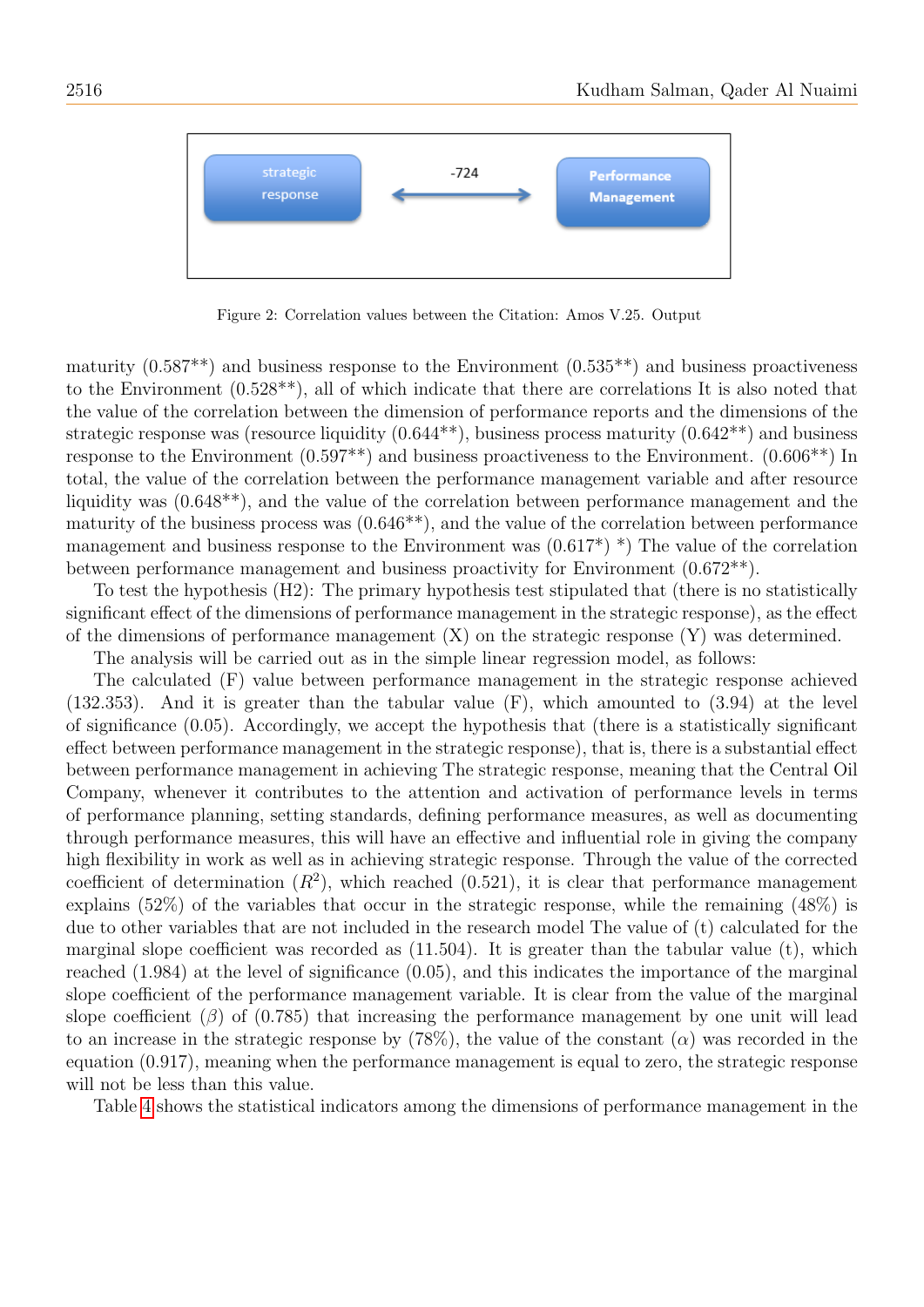| connotation                                                                     | P     | (t)    | (F)     | <b>Adjusted</b><br>(R <sup>2</sup> ) | (R <sup>2</sup> ) | Dimensions of the<br>performance management<br>variable |                  |                                 | dependent<br>variable |
|---------------------------------------------------------------------------------|-------|--------|---------|--------------------------------------|-------------------|---------------------------------------------------------|------------------|---------------------------------|-----------------------|
| function                                                                        | 0.000 | 8.723  | 76.090  | 0.383                                | 0.388             | 1.429<br>0.628                                          | (a)<br>$(\beta)$ | performance<br>planning         | strategic<br>response |
| function                                                                        | 0.000 | 7.533  | 56.739  | 0.315                                | 0.321             | 1.747<br>0.559                                          | (a)<br>$(\beta)$ | Performance<br><b>Standards</b> |                       |
| function                                                                        | 0.000 | 8.819  | 77.770  | 0.388                                | 0.393             | 1.508<br>0.620                                          | (a)<br>$(\beta)$ | performance<br>metrics          |                       |
| function                                                                        | 0.000 | 10.678 | 114.019 | 0.483                                | 0.487             | 1.827<br>0.575                                          | (a)<br>$(\beta)$ | performance<br>reports          |                       |
| function                                                                        | 0.000 | 11.504 | 132.353 | 0.521                                | 0.524             | 0.917<br>.7850                                          | (a)<br>$(\beta)$ | Performance<br>Management       |                       |
| Tabular (F) value $= 3.94$<br>(t) tabular value $)=1.984$<br>Sample volume =122 |       |        |         |                                      |                   |                                                         |                  |                                 |                       |

Table 3: Analysis of the dimensions of performance management in strategic response

Source: SPSS V.25 output

strategic response, and the following equation can express them.

$$
Y\alpha = +\beta_1 X_1 + \beta_2 X_2 + \beta_3 X_3 + \beta_4 X_4
$$
  
 
$$
Y = 1.054 + 0.260X_1 - 0.028X_2 + 0.159X_3 + 0.366X_4
$$

It is clear from Table (4) that:

- The model's calculated (F) value was achieved (36.686). And it is greater than the tabular value (F), which amounted to (2.46) at the level of significance (0.05). Accordingly, we accept the hypothesis and this means (there is a significant effect between the dimensions of performance management in (strategic response). That is, the interest of the surveyed companies in all dimensions Performance management together and as a whole will help increase the value of the impact and effectiveness of the company to achieve the strategic response. It appears through the value of the corrected determination coefficient  $(R^2)$ , which reached  $(0.541)$ , the dimensions of performance management can explain (54%) of the changes that It occurs on the (strategic response). In comparison, the remaining percentage (46%) is dependent on other variables not included in the research model.
- Using the (Stepwise) method of testing the significance of the dimensions, and after deleting the non-significant sizes, it becomes clear that the model ultimately depends on the two dimensions (performance planning, performance reports), as the calculated (F) value of the new model was recorded (71,759) which is greater than the value of F. ) tabular, which amounted to (3.04) at the level of significance (0.05), i.e., with a degree of confidence (95%). The performance planning and performance reports had the direct, effective, and most influential impact on achieving the strategic response. At the same time, we did not find the practical effect of performance measures and standards when using the method. (Stepwise) in influencing the strategic response, the researched companies do not adequately invest in each performance measures and standards to employ them in achieving the strategic response - as shown in Figure [4.](#page-9-0)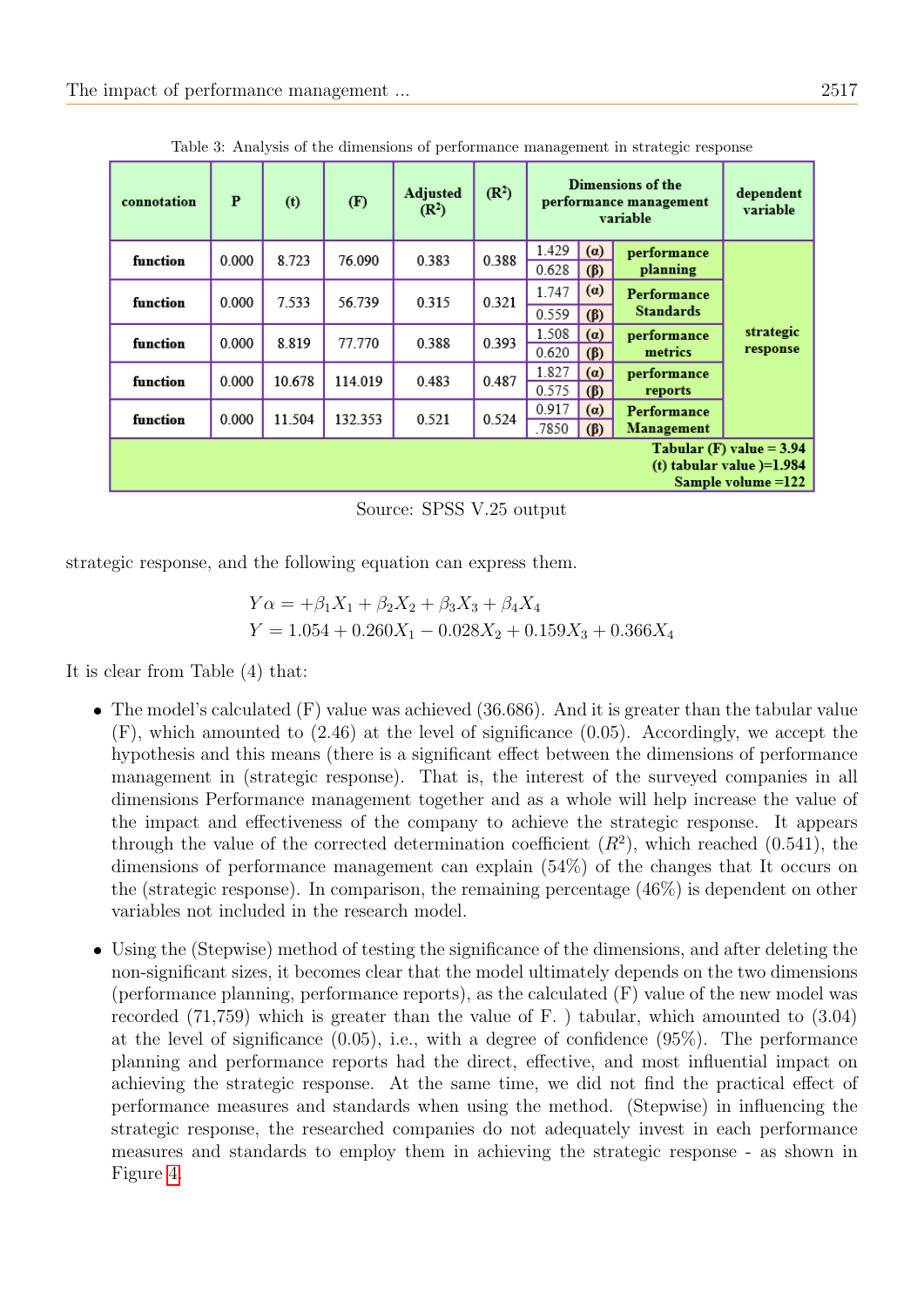

Figure 3: The impact of performance management dimensions on the strategic response Source: Amos V.25. Output

- Through the value of the corrected coefficient of determination  $(R^2)$  which reached (0.539), it is clear that the dimensions of (performance planning performance reports) can explain (54%) of the changes that occur in (strategic response), while the remaining percentage (46%) It is dependent on other variables that are not included in the research model.
- It is clear from the value of the marginal slope coefficient of the performance planning dimension of (0.313) that an increase in the performance planning dimension by one unit will lead to a rise in the (strategic response) by (31%).
- It is evident from the value of the marginal slope coefficient for the dimension of performance reports of (0.417) that an increase in the measurement of performance reports by one unit will lead to a rise in (strategic response) by (42%).



Figure 4: The effect of the dimensions of performance management on the strategic response using the (Stepwise) method.

```
Source: Amos V.25. output
```
Sense dimensions (performance planning, performance reports) Non-significant sizes (performance standards, performance measures) Source: SPSS V.25 output

# 7. Conclusions

The researcher reached some conclusions, which can be explained as follows: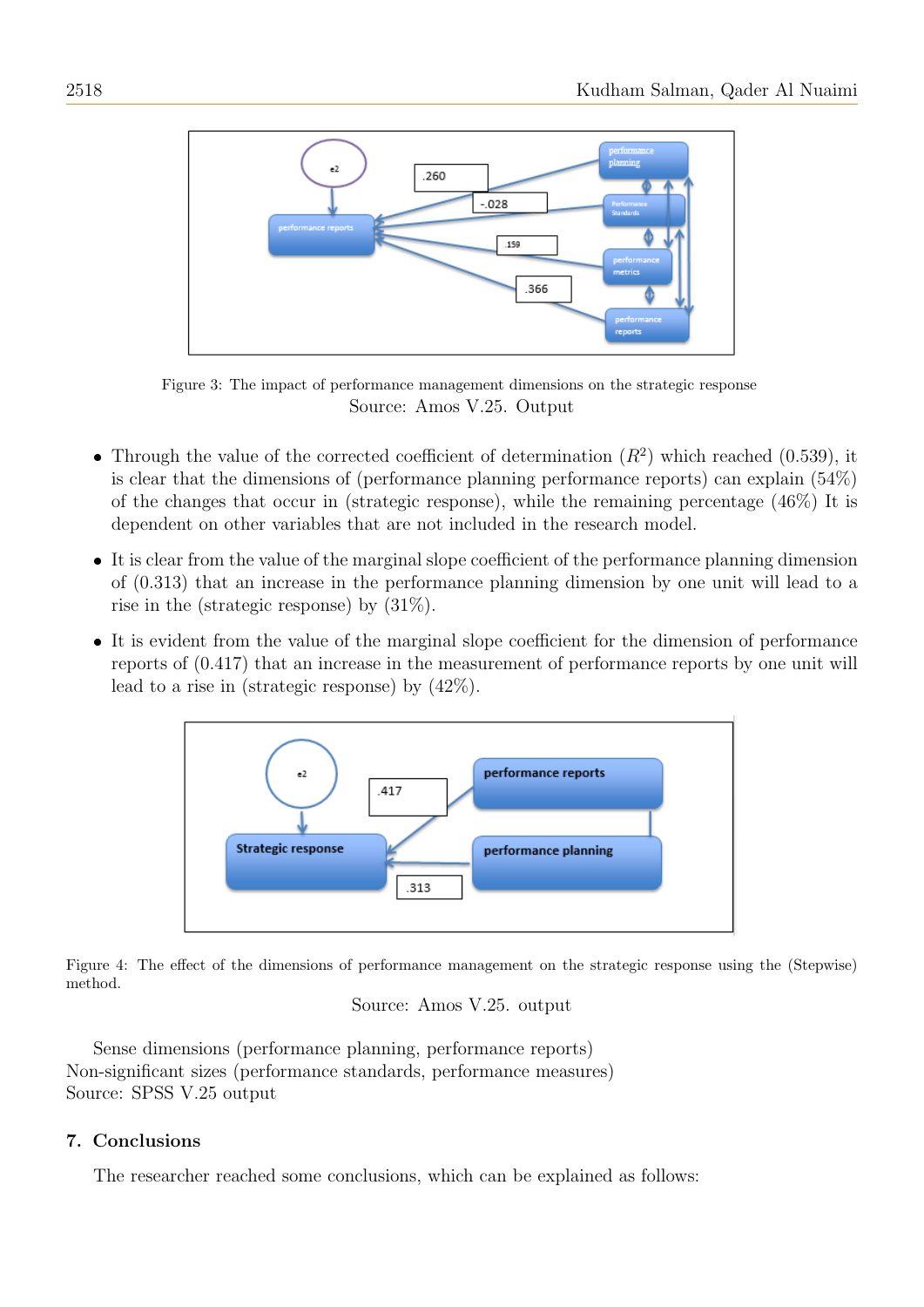| Dimensions of performance management                  |           | <b>Multiple Linear Regression Model</b> |        | Multiple linear regression model using method (Stepwise) |                               |         |                                  |  |
|-------------------------------------------------------|-----------|-----------------------------------------|--------|----------------------------------------------------------|-------------------------------|---------|----------------------------------|--|
|                                                       | $(\beta)$ | (t)                                     | P      | $(\beta)$                                                | (t)                           | P       | <b>Dimensions</b><br>entry order |  |
| performance planning                                  | 0.260     | 2.709                                   | 0.008  | 0.313                                                    | 3.951                         | .000    |                                  |  |
| <b>Performance Standards</b>                          | $0.028 -$ | $0.276 -$                               | 0.783  | --                                                       | ۰<br>$\overline{\phantom{a}}$ | ۰<br>-- | $\overline{\phantom{a}}$<br>--   |  |
| performance metrics                                   | 0.159     | 1.573                                   | 0.118  |                                                          | -                             | --      | $\overline{\phantom{a}}$<br>--   |  |
| performance reports                                   | 0.366     | 4.875                                   | 0.000  | 0.417                                                    | 6.454                         | 0.000   |                                  |  |
| (a)                                                   | 1.054     |                                         |        | 1.172                                                    |                               |         |                                  |  |
| Multiple correlation value (R)                        | 0.746     |                                         |        | 0.739                                                    |                               |         |                                  |  |
| The coefficient of determination<br>(R <sup>2</sup> ) | 0.556     |                                         |        | 0.547                                                    |                               |         |                                  |  |
| The corrected determination<br>coefficient $(R^2)$    | 0.541     |                                         | 0.539  |                                                          |                               |         |                                  |  |
| computed value(F)                                     | 36.686    |                                         | 71.759 |                                                          |                               |         |                                  |  |
| P.                                                    | 0.000     |                                         | 0.000  |                                                          |                               |         |                                  |  |
| tabular value(F)                                      | 2.46      |                                         |        | 3.09                                                     |                               |         |                                  |  |
| tabular value(T)                                      | 1.984     |                                         |        | 1.984                                                    |                               |         |                                  |  |

<span id="page-10-0"></span>Table 4: Statistical indicators of the dimensions of performance management in strategic response using multiple linear regression

- 1. The study showed a weakness in the company's interest in linking its long-term strategies and plans and clarity of objectives with performance indicators.
- 2. The results indicated that the company is keen on evaluating the performance of employees based on appropriate performance indicators with standards and hands that are understandable to everyone.
- 3. The company has some delays in submitting regular reports on standards, indicators, and targets to stakeholders.
- 4. The company is keen that the performance measures and standards be consistent and include all organizational levels.
- 5. Although the measures followed by the company reflect an appropriate balance between financial and non-financial performance, it does not care enough to link these measures with the required incentive systems.
- 6. The company provides an adequate and fair opportunity for all employees to make comments and observations about their performance reports.

# 8. Recommendations

Based on the conclusions reached, the researcher recommends the following:

- 1. Attention to linking plans and strategies to objectives according to performance indicators.
- 2. They present performance reports and their indicators to stakeholders, ensuring their participation in setting their standards and improving the quality of measurement.
- 3. It was adopting the appropriate mechanism that ensures linking the performance measures and standards adopted by the company to the various incentive systems.